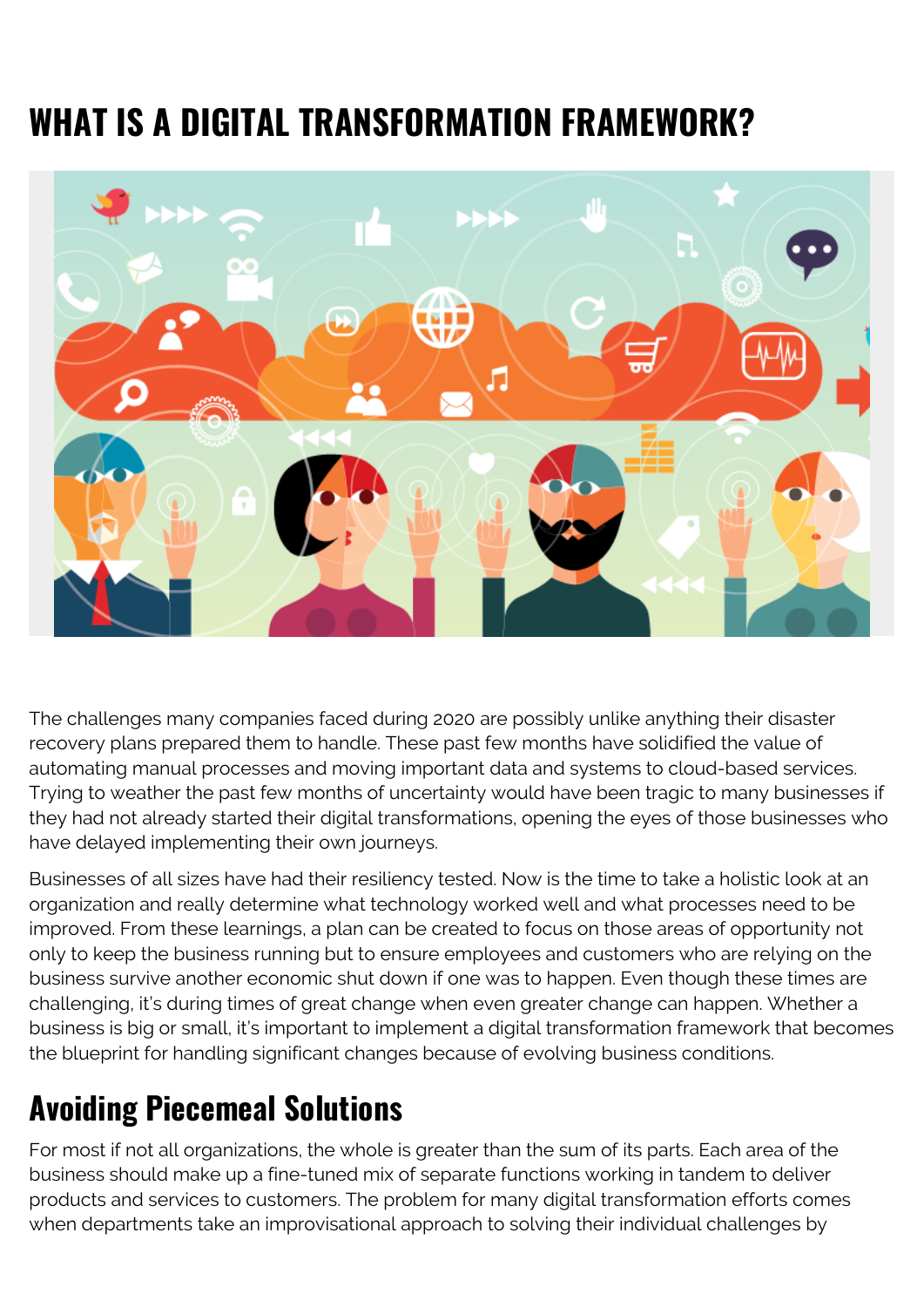choosing solutions that work solely for their own purposes. This strategy may have previously made sense, but it risks the potential for divided, uncoordinated operations that do not work well together in clear, integrated ways.

Now, new technology and IT capabilities are emerging with many of them capable of incorporating shared value for an organization. To obtain the most out of these solutions, successful companies will take a holistic and multi-faceted approach to their continued business evolution by using a digital transformation framework as a scaffolding to guide them through these intense changes and utilizing the strength of the entire business to potentially grow in new and even unchartered areas.

A digital transformation framework is a tool used across the organization that guides all departments and job levels through the journey. When executed correctly, it ensures no area of the business is left unattended during periods of transition and change while keeping all parties aligned to the overall vision of the business. Successful frameworks enable the business strategy while providing roadmaps that allow an organization to evolve and succeed in the rapidly changing market conditions. These frameworks do this by providing a way to create tangible benchmarks, meaningful metrics, and clear indications of progress while pinpointing areas that require more attention or can be utilized for further growth.

#### **Choosing the Right Framework**

Many experts have weighed in on how to execute a digital transformation framework by formalizing strategies for organizations to tackle their approach to the rapid pace of change faced when attempting to transform their businesses. But no single framework will work for every business and any business will need to tailor a framework to fit their specific needs. The simplest goal of a framework is to create a sense of order amid the chaos that is modern IT operations by ultimately wrangling in challenges nearly all IT teams in the middle of digital transformations must face like:

- Legacy apps and services running on dedicated servers and requiring a local network connection
- Cloud applications that IT departments often don't even know about
- A diverse array of endpoints ranging from smartphones to old laptops
- Data workflows regularly crossing organizational, geographical, and regulatory boundaries

Because additional technology often opens up new and exciting possibilities an organization may have never thought to pursue, it is crucial to utilize a framework that provides leaders with a body of knowledge and roadmaps to help them independently lead their transformation according to the business strategy.

## **Change Happens**

A framework should first be highly adaptable and everyone involved should understand that anything and everything can and will change constantly. It needs to be able to be phased into logical, cohesive steps that will show tangible progress. Initial phases should ensure the organization knows what it is doing and why it needs to do it. The following phases are about execution and the ongoing operational environment.

This is why it is necessary for everyone from the CEO down to have the appropriate mindset, understanding that they will need to think differently and be resilient in the face of continuous